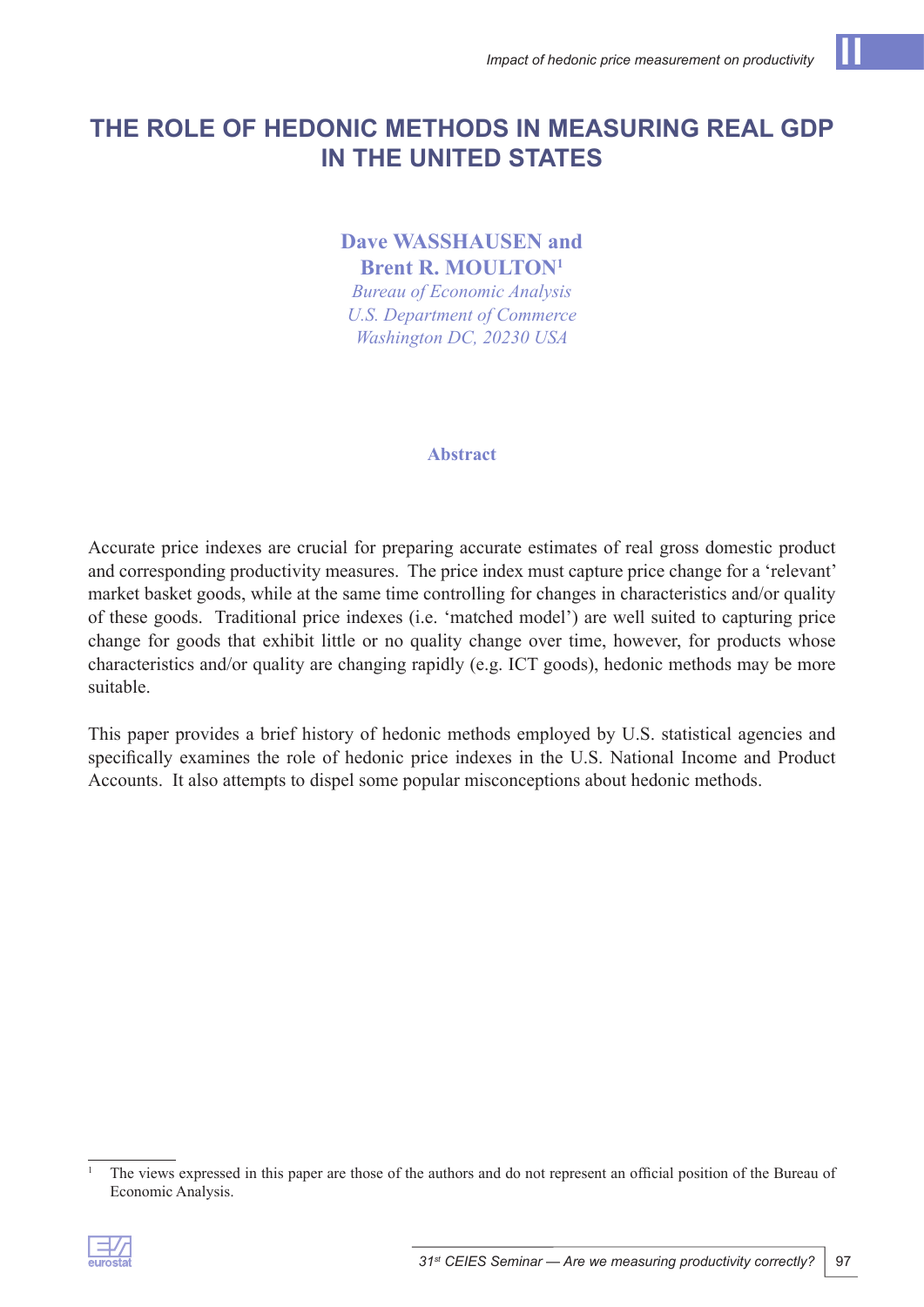#### **1. Introduction**

The question is often asked, 'What is the impact of hedonic price indexes on measures of real GDP growth?' However, before one can attempt to answer this question, we must first answer the question, 'What is the impact of hedonic methods on price indexes?' It is often asserted that hedonic methods always result in a lower rate of price change than traditional 'matched model' methods and therefore overstate real GDP growth. However, there have been several studies in which the hedonic index has increased at a higher rate. Hedonic indexes share the same objective as traditional price indexes—to measure the rate of price change excluding (or holding constant) the effects of changes in quality. Both hedonic methods and traditional methods can be appropriate methods, depending on the circumstances. What is important is which method(s) yield the best price index for a given product.

Clearly, traditional matched model price indexes encounter problems when measuring price change for goods with rapidly changing quality and/or characteristics. One such problem is that the price changes observed for the matched models may not accurately reflect price changes for all models. That is, any new models that reflect the newest technology and therefore have different specifications will not be reflected in the matched model simply because they cannot be 'matched' to a model in the period prior to their introduction. For some types of products, particularly information and communication technologies (ICT) products, these models can represent a significant market share. A second problem with the implementation of a traditional matched model approach is that a model may be 'matched' to a model that is not in fact an exact 'match,' leading to a distorted price change. Hedonic methods address these challenges in a relatively systematic and objective way.

In this paper, we will first provide a brief history of hedonic price indexes, followed by a discussion on the hedonic price index basics. Next we'll discuss the impact of hedonic price indexes on measuring real GDP, with a specific focus on computers and peripheral equipment. We also address some common misconceptions about hedonic price indexes and then provide some concluding remarks.

#### **2. A Brief History of Hedonic Price Indexes**

The origin of hedonic methods in U.S. official price statistics goes back to the famous article by the late Zvi Griliches (1961) that was published in the report of the Price Statistics Review (Stigler) Committee. Although Waugh (1928), Court (1939) and Stone (1954, 1956) preceded Griliches in developing and applying hedonic techniques,<sup>1</sup> the work of Griliches was original in the following sense defined by Stigler (1955) when he wrote, 'Scientific originality in its important role should be measured against the knowledge of a man's contemporaries. If he opens their eyes to new ideas or to new perspective on old ideas, he is an original economist in the scientifically important sense.' In this sense, the work of Griliches (1961) was surely original—as Lipsey (1990) observed, he took an unconventional method that was then on periphery of price statistics and demonstrated to the economics and statistics community that it could be used to address critical quality adjustment problems that previously had been considered intractable.



<sup>1</sup> It was in fact Court who coined the term 'hedonic pricing method' while developing price measures for automobiles in the late 30's. Court reasoned that using changes in average list prices would not account for the increased 'welfare and happiness' that society as a whole experienced with the rapid improvements in automobiles. His method took this 'welfare and happiness' of society into account by relating model prices to those characteristics that lead to consumer happiness (e.g. power, speed, interior room) and therefore became known as the 'hedonic pricing method.'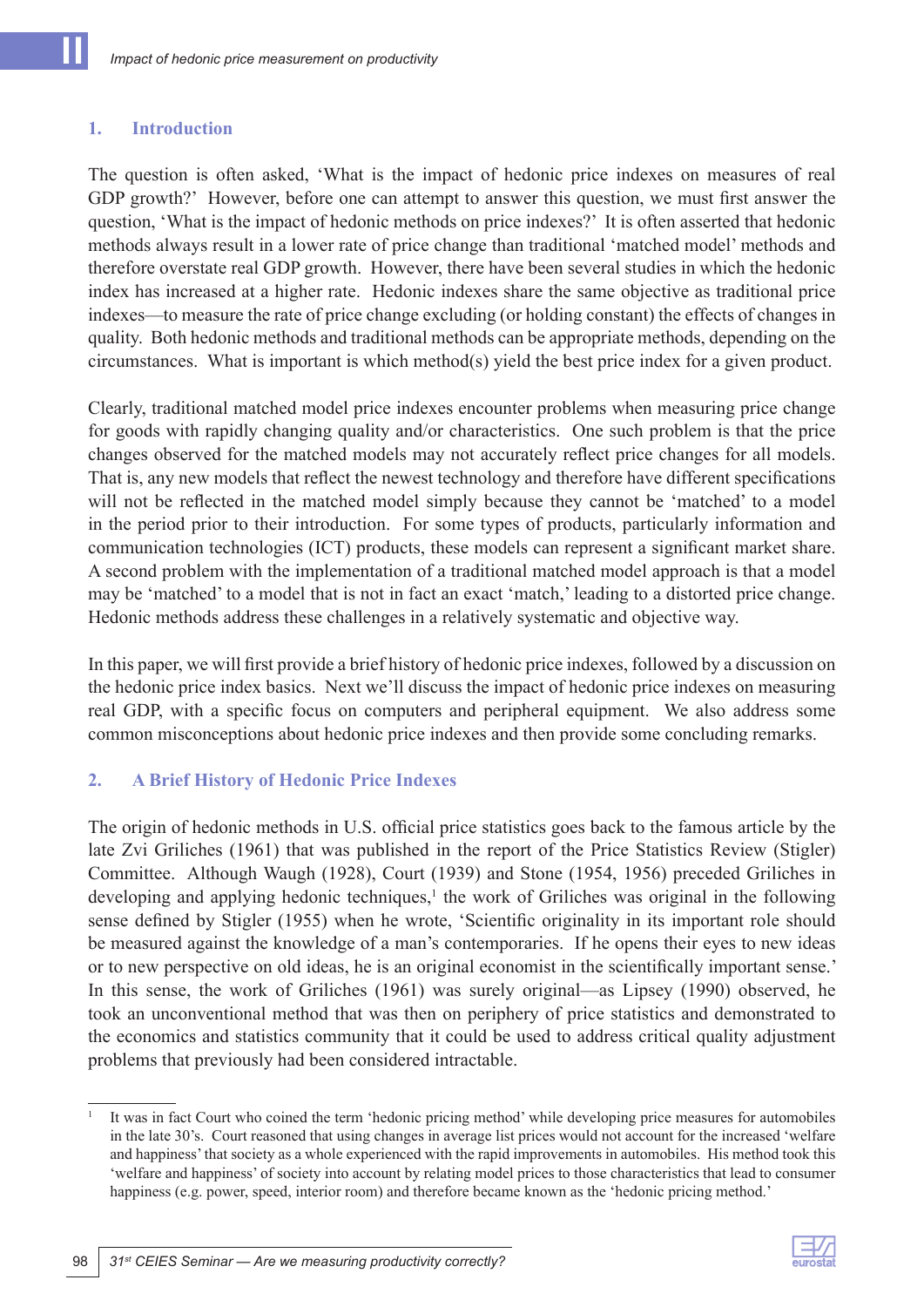Following Griliches, hedonic methods quickly grew to be a new branch of economic research, which is now far too vast to be easily surveyed. Articles that provide overviews of some of this literature include Griliches (1971, 1990), Triplett (1975, 1987, 2000), Berndt (1983, 1991) and Bartik and Smith (1987). We will leave it to others to comment on this literature, except to note that there have been a number of theoretical and empirical controversies. As Triplett (1990) observed, however, many of these controversies have counterparts in the traditional literature on economic index numbers issues such as aggregation across individuals in constructing a social cost-of-living index, imperfect competition in constructing an output price index, and problems in separating demand shocks from supply shocks. Our view, which echoes Triplett's, is that all quality adjustment methods are imperfect, but regardless of these imperfections, statistical agencies need to do a better job of quality adjustment, and so these controversies should not prevent agencies from using hedonic methods as one tool in quality adjustment. Many years passed before the economic literature had much impact on the U.S. official price statistics.

# *2.1. Hedonic Price Index History for BEA*

In the mid-1980's BEA collaborated with IBM to develop quality-adjusted price indexes for computers and peripheral equipment. The BEA-IBM price indexes for computer equipment and peripherals were introduced into the national income and product accounts in December 1985 (Cole et al. 1986; Cartwright 1986; Triplett 1986). The original indexes covered five types of computing equipment—computer processors, disk drives, printers, displays (terminals), and tape drives for the period 1972-84. Subsequently, a price index for personal computers was added, and a separate index was created for computer imports. The history and present status of the indexes are documented in U.S. Department of Commerce (2000).

It is interesting to note that the problem BEA addressed in its collaborative effort with IBM was more than just obtaining an improved method of quality adjustment. Prior to 1985, BEA simply had no acceptable price index for computers, so computers had been deflated by an index that was equal to 1 for all periods.

In the early 1990's, BLS began publishing quality-adjusted producer price indexes (PPI's) for computers and peripheral equipment. As these PPI's became available, BEA used them to extrapolate the BEA computer price indexes. Eventually, BLS indexes were used for all of BEA's quality-adjusted computer price indexes.

The BEA computer price indexes show notable declines for all periods; for 1959-2005, the average rate of price change for private fixed investment in computers and peripheral equipment is –16.9 percent per year. Although skeptics have occasionally questioned the rapid price declines, the BEA index has stood the test of time. Scholarly studies have generally found similar rates of price decline (for example, see Berndt, Dulberger, and Rappaport 2000; Aizcorbe, Corrado, and Doms 2000). Several other countries now regularly use the BEA computer price indexes to deflate the computer components of computer imports and capital formation in their own national accounts.

BEA's next hedonic index was the price index for multifamily residential structures (de Leeuw, 1993). The issues for multifamily housing were the same as those for single family housing—severe heterogeneity in the characteristics of housing units leading to the use of an inadequate proxy as a

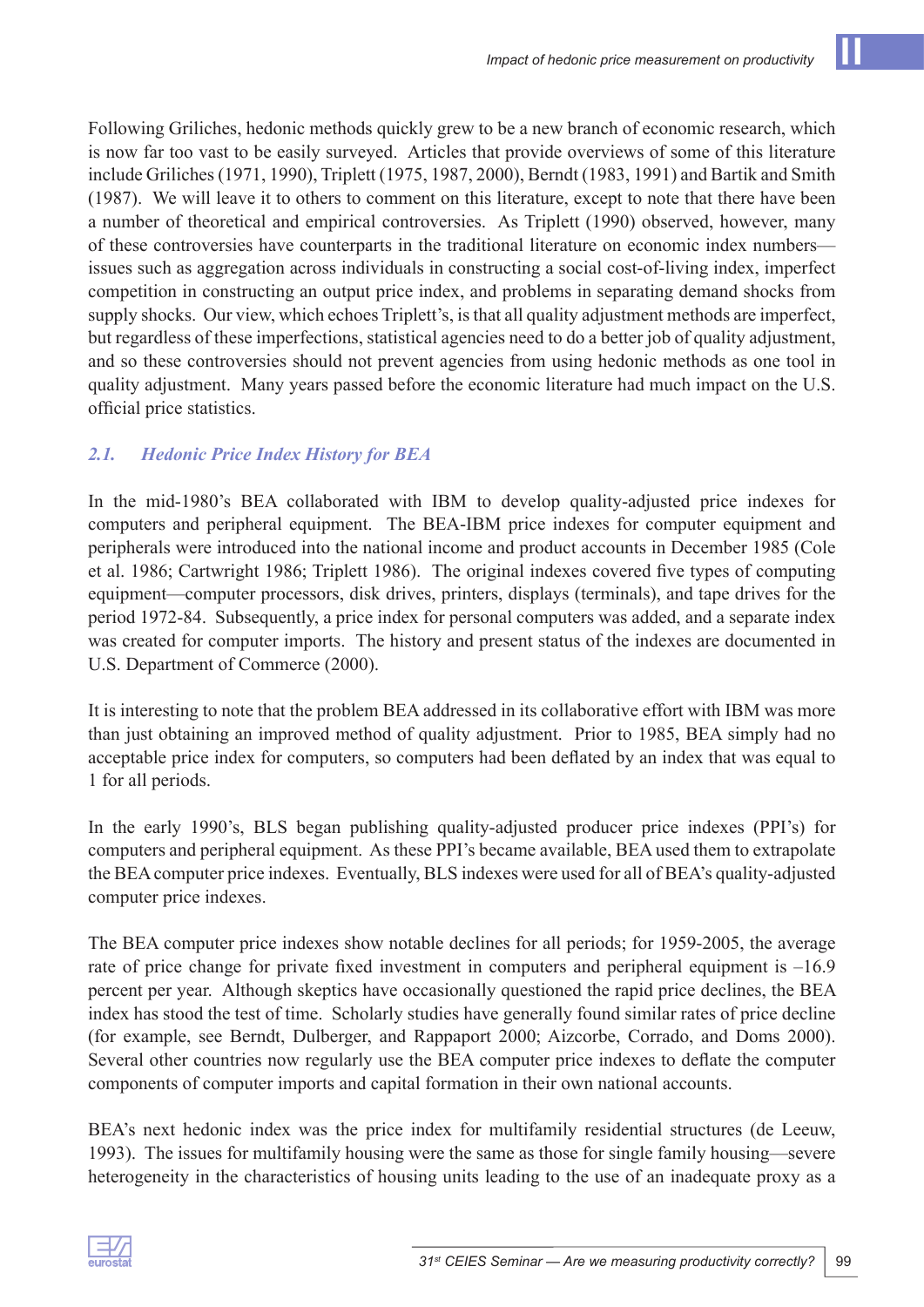deflator. Considerable research was undertaken before an acceptable hedonic function was identified. The Census Bureau has generously assisted BEA in developing and maintaining this index.

After BEA introduced its quality-adjusted computer price index, a frequently mentioned criticism was that use of the index led to inappropriate measures of value added in the construction of computers because the prices of important inputs, such as semiconductors, were not similarly quality adjusted. In January 1996, BEA introduced new quality-adjusted price indexes for semiconductors, based on indexes for several types of memory chips and microprocessors that were developed by Grimm (1998). In the case of memory chips, Grimm used hedonic methods as a guide to constructing a matched model index. In the case of microprocessors, the hedonic function was used with the matched model to form a composite index, as described earlier.

In 1997, BEA introduced a hedonic price index for digital telephone switching equipment (Grimm 1996; Parker and Seskin 1997). The hedonic regression used data from the filings by regional telephone operating companies with the Federal Communications Commission and incorporated characteristics such as the location, type, and capacity of the switch (number of telephone lines).

In 1999, BEA expanded its concept of capital in the national accounts to recognize expenditures for software as fixed investment (Moulton, Parker and Seskin 1999). Because quality-adjusted price indexes for software did not then exist, BEA developed hedonic indexes for a portion of pre-packaged software—specifically, for spreadsheets and word processing programs (Parker and Grimm 2000). Because these types of software represent only a portion of pre-packaged software, the hedonic indexes were averaged with matched model indexes to form the pre-packaged software price index. Because data for estimating the hedonic function were available only for 1985-93, bias adjustments were applied to the matched model index for subsequent years.

In 2003, BEA introduced a hedonic price index for photocopying equipment (Wasshausen 2003). The hedonic regressions were biennial (to allow for changes in parameters over time) using data purchased from a trade source and incorporated characteristics such as copy speed, color capability, multi-functionality capability and recommended maximum copy volume.

In 2005, BEA hired a contractor to develop an improved price index for custom software. (The current price index is primarily a cost-based index that assumes roughly zero growth in multifactor productivity.) The contractor developed a number of price indexes for custom software using proprietary data on thousands of custom software projects. Custom software is a good example of a product where traditional matched model methods will simply not work. Custom software, by its nature, cannot be effectively matched from one observation to another. Accordingly, a hedonic price index based on biennial regressions where price was a function of project type and size, software type, software quality and fixed effects of clients was recommended (Goldfarb, Heller, White and Abel 2006). BEA has purchased updated proprietary data that was used in this study and is continuing to analyze whether or not this data may yield an improved custom software price index using hedonic methods.

In addition to developing several hedonic price indexes in-house, BEA uses the consumer, producer, import and export price indexes produced by BLS, the Census construction price indexes, and prices from several other agencies in deflating the national, regional, and industry accounts. In several

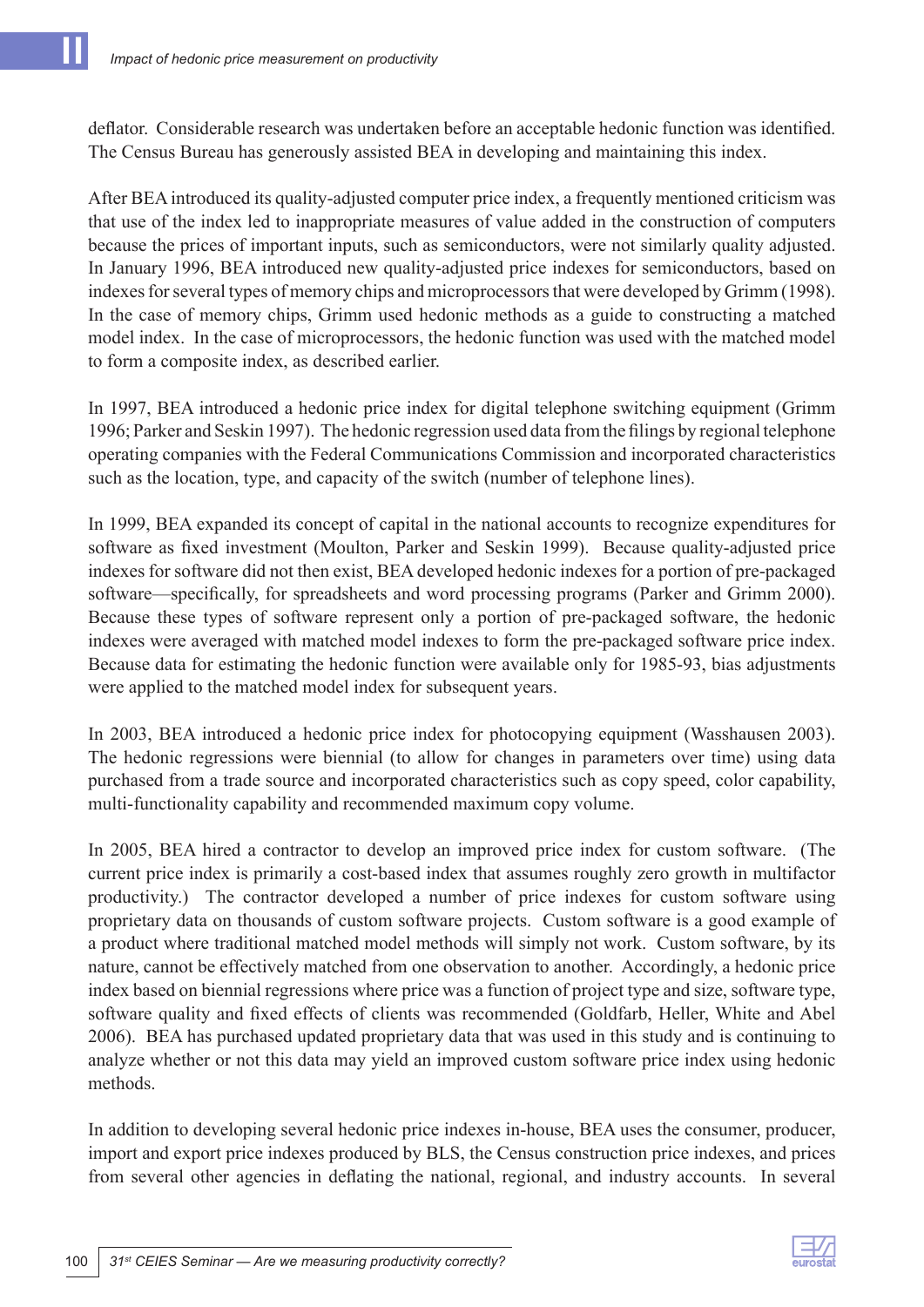cases, BEA has also back-cast or made bias adjustments to indexes that have been shown to be biased, thereby maintaining a more consistent time series.

# **3. Hedonic Price Index: Basics**

The term 'hedonic methods' refers to the use in economic measurement of a 'hedonic function,' *h*( ),

$$
(1) \t p_i = h(c_i),
$$

where  $p$  is the price of a variety (or model) *i* of a good and  $c<sub>i</sub>$  is a vector of characteristics associated with the variety. The hedonic function is then used in one of several ways to adjust for differences in characteristics between varieties of the good in calculating its price index. The hedonic function is usually estimated by regression analysis.

There are basically two techniques for constructing a hedonic price index. The first technique, which we will refer to as the 'regression price index,' uses estimated coefficients on year dummy variables to estimate price change. For example, the hedonic function for photocopying equipment is as follows:

$$
P = \beta_o + \beta_{\text{MCS}} x_{\text{MCS}} + \beta_{\text{Color}} x_{\text{Color}} + \beta_{\text{MF}} x_{\text{MF}} + \beta_{\text{MV}} I_{x_{\text{MV}}} I + \beta_{\text{MV}} 2_{x_{\text{MV}}} 2 + \beta_{\text{r}} x_{\text{r}} + \mu
$$

Where:

- 'P' is the natural log of price, 'μ' is the error term and ' $\beta_0$ ' is the constant.
- *— xMCS* is the natural log of copy speed.
- $x_{Color}$ ,  $x_{MF}$ ,  $x_{MVI}$  and  $x_{MV2}$  are dummy variables capturing the effect of color, multifunctionality and recommended copier volume.
- $x<sub>i</sub>$  is a dummy variable that captures the effect of time.

The estimated coefficient on  $x_t(\beta_t)$  represents the percent change of a constant-quality price in period 't'. That is, the change in price that is *not* explained by differences in speed, color, multi-functionality, or recommended copier volume (characteristics believed to account for 'quality') since they are controlled for within the equation.

The second technique for constructing a hedonic price index employs a mix of hedonic and matched model methods. These price indexes are sometimes referred to as 'composite price indexes.' Here, the matched model technique is used as much as possible. Only when a new model is introduced do we need to rely on hedonic methods. The BLS producer price index (PPI) for portable computers is a good example of this technique. Consider the following hypothetical example:

Assume the hedonic function for portable computers is a linear function as follows:

 $p_{i} = h(p s_{i} \text{, } h ds_{i} \text{, } \& \text{ } mem_{i} \text{)}.$ 

where '*p'* is the price, '*ps*' is processor speed, '*hds'* is hard drive size and '*mem'* is the amount of memory. In period '*t-1'* portable computer model *123*, which has an 80 GB hard drive with 512 MB of memory and a processor speed of 2000 MHz, has a reported price of \$1000. In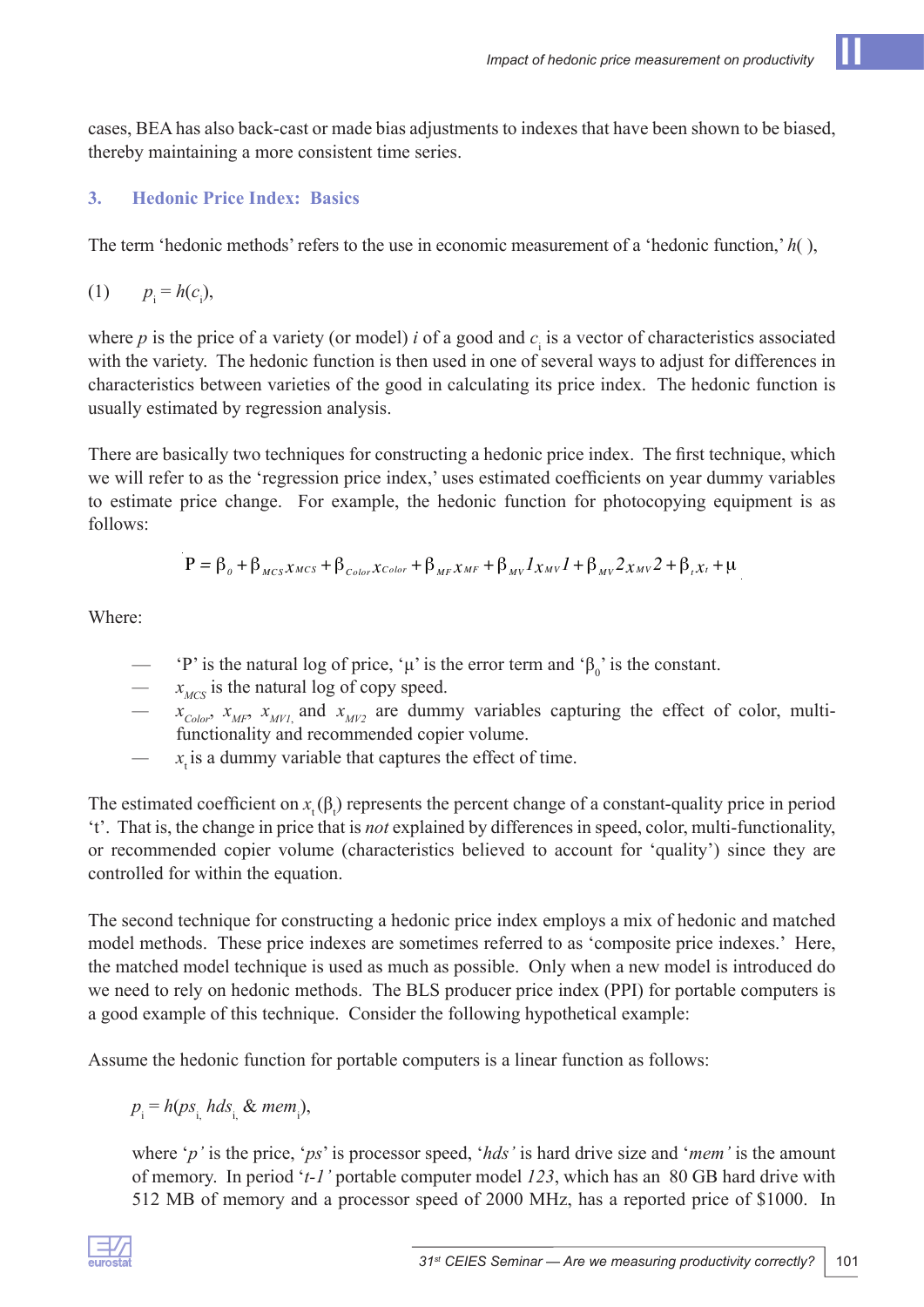period '*t'* model *123* has been replaced with model *123A* and the only differences between the two is that model 123A has an increased processor speed of 2100 MHz and now costs \$1200. Assume the estimated coefficient on *ps* is 3.5 (\$/MHz), therefore the increase in processor speed can be quantified in dollars as  $(2100 \text{ MHz} - 2000 \text{ MHz})$  \* 3.5\$/MHz = \$350. The quality-adjusted (QA) price change is calculated as  $(P_{(t)} - QA) / P_{(t-1)}$  or (\$1200 – 350) / \$1000, or -15 percent.

|                 | <b>Model 123,</b><br>period 't-1' | Model 123A,<br>period 't' | <b>Estimated</b><br>coefficient | <b>Quality Adjusted</b><br>Model 123A,<br>period 't' |
|-----------------|-----------------------------------|---------------------------|---------------------------------|------------------------------------------------------|
| Price           | \$1,000                           | \$1,200                   | ---                             | \$850                                                |
| Processor speed | 2000 MHz                          | 2100 MHz                  | 3.5                             | \$350                                                |
| Hard disk size  | 80 Gb                             | 80 Gb                     | ---                             | ---                                                  |
| Memory          | 512 MB                            | 512 MB                    | ---                             |                                                      |

### **Table 1 – Portable Computers Example**

BLS has other alternatives to using hedonic functions for dealing with changes in quality, however these methods rely on, perhaps, more subjective analysis. For example, one alternative used by BLS is to ask the respondent to provide a dollar estimate of the change in quality embedded in the new product.

There is an additional fundamental difference between these two hedonic techniques which lies in the weighting of the observations. In the 'regression price index,' the individual observations are essentially unweighted while the 'composite price index' reflects a weighted average of observations. Aizcorbe and Pho (2005) examined this issue of aggregating detailed observations for over 60 classes of consumer electronic and IT goods and found that differences in the weights do matter.

# **4. Impact of Hedonic Price Indexes on Measuring Real GDP**

Hedonic price indexes are used to deflate a number of GDP final demand components, accounting for about 20 percent of nominal GDP in recent years. (See appendix A for a table presenting the components of GDP that are deflated with hedonic-type price indexes.) It should be noted that not all of these price indexes reflect hedonic methods for all years. In many cases, source data used to construct the hedonic function are not available for all years and a bias-adjustment is used to account for quality changes that may not be reflected in a traditional matched model price index. For example, the price index for prepackaged software reflects hedonic methods for years 1985-93; years 1994-present reflect a matched model price index with a bias-adjustment.

For many of the 'hedonic components' the difference between the matched model price and the hedonic price index is small and somewhat offsetting. For example, the introduction of hedonic price indexes by BLS slightly raised the rate of price increase for VCR's and for rent but slightly lowered it for televisions.

The main component in which hedonic methods have had a significant impact is computers and

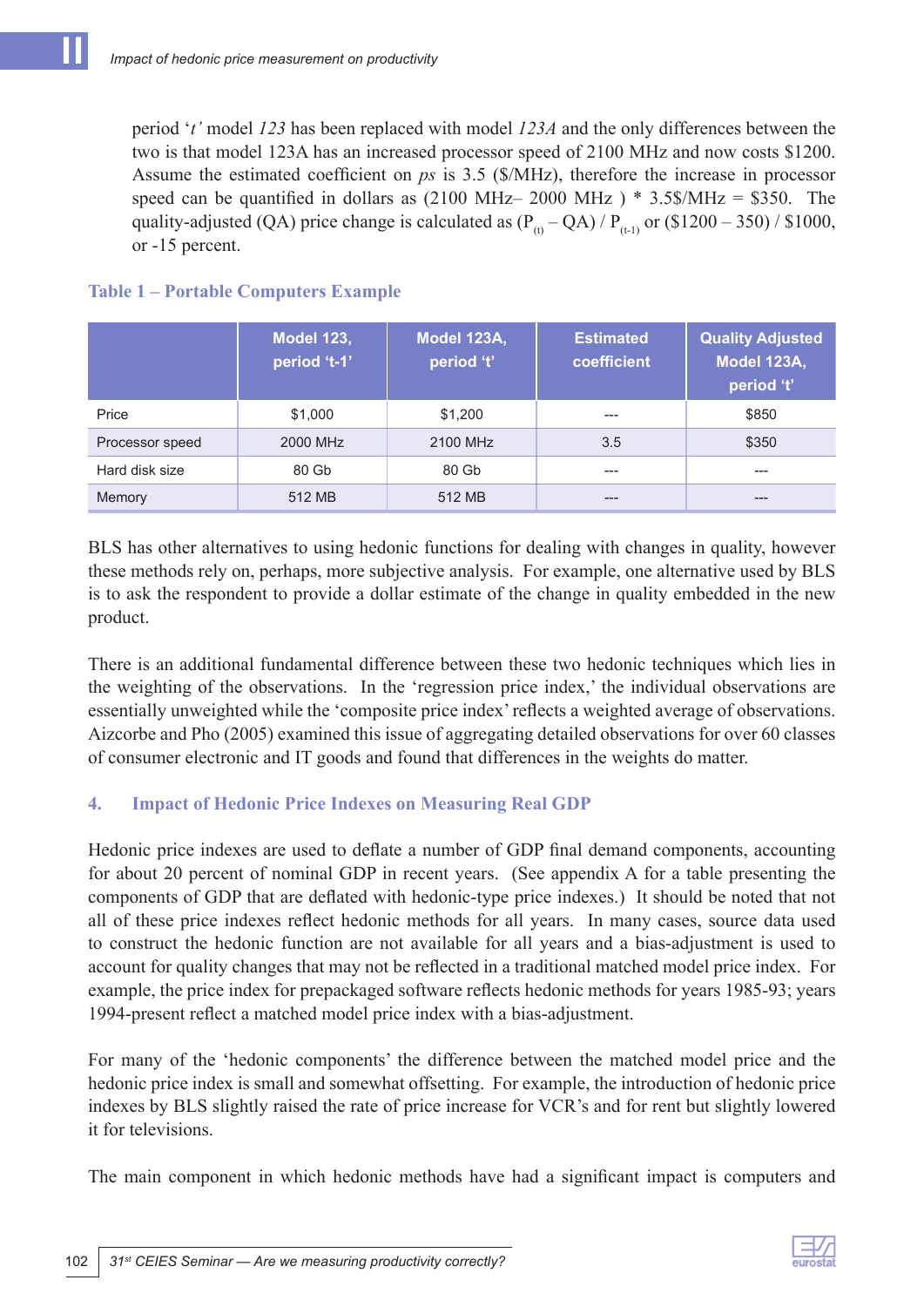peripheral equipment. Focusing on private fixed investment in computers and peripheral equipment, the average annual price decline from 1990-2005 is 16.0 percent, although the rates of decline appear to be slowing down in more recent years (average annual decline for years 2001-2005 is 11.1 percent). Several previous papers and articles have examined the robustness and validity of hedonic computer price indexes, including a comprehensive literature review by Berndt and Rappaport (2000). Berndt and Rappaport's review compared rates of decline for PC's and Mainframes estimated by a dozen or so hedonic price index experts. Naturally there was some variation in reported declines over varying time periods, however, when detailed components are compared over similar periods the results are consistent, including BEA's computer price index.

There is evidence that a 'well constructed' matched model index for rapidly changing high-tech goods could yield a price index that adequately controls for quality differences and that this price index is consistent with a quality-adjusted price index constructed using hedonic methods. Aizcorbe, Corrado, and Doms (2003) constructed price indexes for microprocessors using high frequency disaggregated data on models whose characteristics were constant over time and found that their matched model price indexes were remarkably close to those constructed using hedonic methods (table 2). Similar results were reported in Aizcorbe, Corrado, and Doms (2000) for personal computers. Silver and Heravi (2001, 2002) report similar findings using scanner data for washing machines and televisions. However, given that we often do not have the abundant data necessary to construct such a matched model price index, then the hedonic price index is the practical approach for measuring prices of rapidly changing goods or goods that by nature are heterogeneous (e.g. custom software or homes).

|                                               | <b>Percent</b>       |                |                   |  |  |
|-----------------------------------------------|----------------------|----------------|-------------------|--|--|
|                                               | <b>Matched Model</b> | <b>Hedonic</b> | <b>Difference</b> |  |  |
| Aizcorbe et al.:1                             |                      |                |                   |  |  |
| Desktop personal computers, 1993:I to 1998:IV | $-30.3$              | $-28.2$        | 2.1               |  |  |
| Notebook computers, 1993:I to 1998:IV         | $-24.9$              | $-22.8$        | 2.1               |  |  |
| Microprocessors, 1993:I to 1999:IV            | $-18.0$              | $-18.2$        | $-0.2$            |  |  |

#### **Table 2 – Matched Model vs Hedonic Price Indexes**

1 Source for desktop and notebook computers: Aizcorbe et al. 2000. Source for microprocessors: Aizcorbe et al. 2003.

Ideally, in order to measure the impact of hedonic price indexes on real GDP, we would have a second set of traditional matched model price indexes for all goods that are deflated using hedonic price indexes and we would re-compute real GDP using this second set of price indexes and then compare growth rates. Unfortunately this approach is not possible due to resource constraints. Borrowing from an analysis presented by Landefeld and Grimm (2000) we have prepared a shortcut one can take to estimate the affect that the hedonic quality-adjustment process for computers and peripheral has on measuring real GDP. Table 3 below shows that the average annual change in unit value for single-user computers over the years 2001-2005 is -4.9 percent. This estimate, which does not take any changes in quality into account, is derived from shipments data published in the 'Current Industrial Reports' by the U.S. Census Bureau (http://www.census.gov/cir/www/alpha.html). The NIPA private fixed investment quality-adjusted price index for single-user computers (a.k.a. PC's) shows an average rate of decline 16.4 percent over the same years. The difference in the two declines

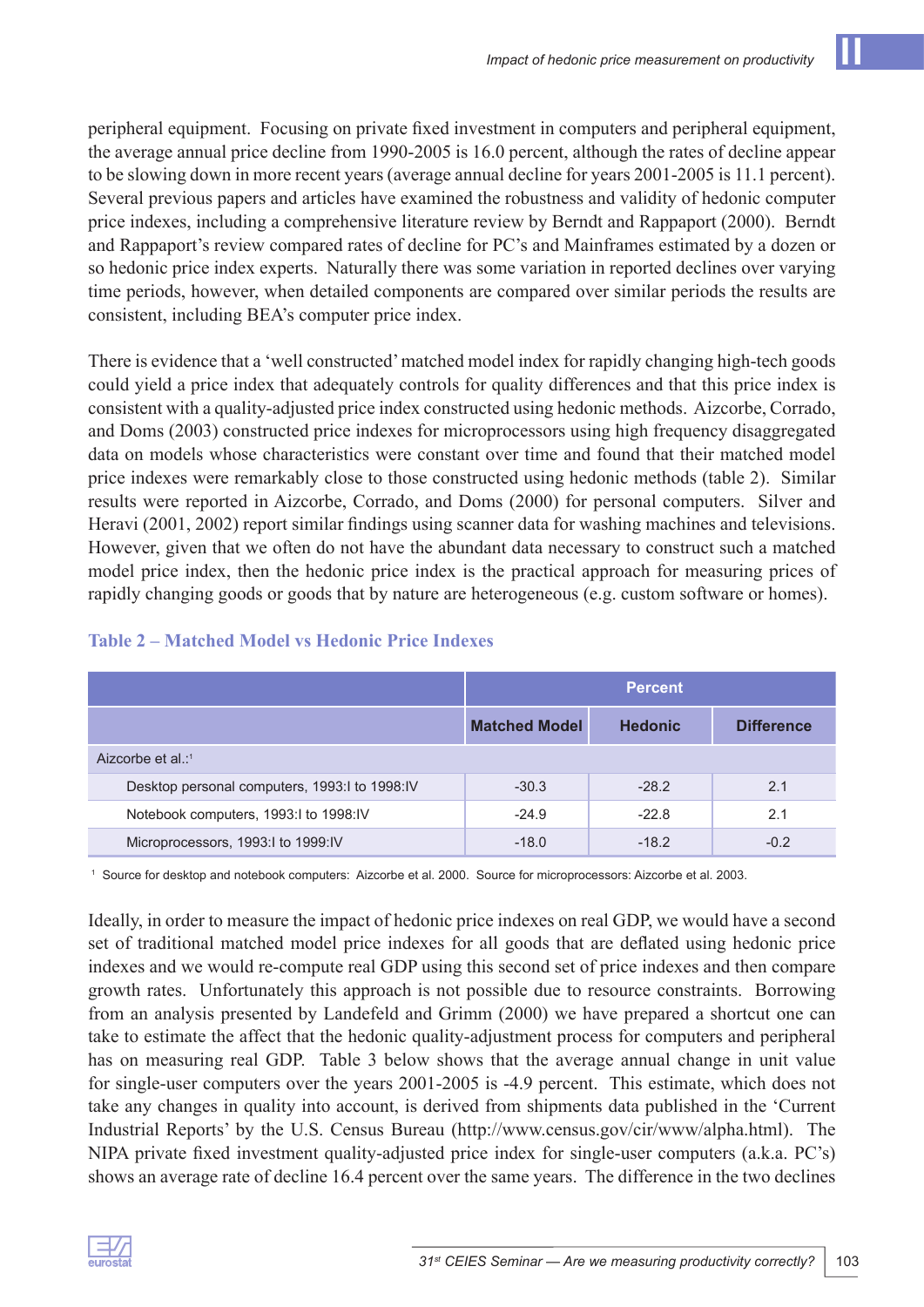is 11.5 percent, which can be characterized as the affect of quality-adjusting the PC price index. Assuming this estimated 'quality adjustment' difference for PC's is representative of all types of computers and peripheral equipment (or provides an upper bound estimate which is reasonable given that the price index for PC's declines on average more rapidly than any of the other component) we can approximate the impact that hedonic quality adjustment has for all computers and peripheral equipment by multiplying the 11.5 percent 'quality-adjustment' difference by the average nominal share of final sales of computers to GDP (about 0.8 percent). The results of this exercise shows that the estimated impact of the hedonic quality adjustment is less than 0.1 percentage point of average annual real GDP growth over the period.<sup>1</sup> This exercise is not intended to mitigate the role that hedonic methods have in constructing high quality price indexes; rather it is intended to illustrate that one should not attribute periods of robust real GDP growth, at least for the United States, to the use of hedonic methods to estimate quality-adjusted price indexes.

#### **Table 3 – PC Prices: Average Annual Changes, 2001-05**

|                                           | <b>Percent</b> |  |  |
|-------------------------------------------|----------------|--|--|
| Census CIR average unit values            | $-4.9%$        |  |  |
| NIPA private fixed investment price index | $-16.4%$       |  |  |
| Estimated quality adjustment              | $-11.5%$       |  |  |

# **5. Misconceptions about Hedonic Price Indexes**

The experience of the U.S. statistical agencies may help dispel several misconceptions about the application of hedonic methods. We list a few misconceptions below, in each case following with a brief discussion of the actual experience of applied hedonic methods.

# *5.1. Quality-adjusted Price Indexes Are Synonymous with Hedonic Indexes*

Virtually all methods used to construct price indexes are designed to measure price change holding quality constant (an exception being unit-value indexes, which are not designed to hold quality constant). Hedonic methods hold quality constant by conditioning on characteristics in a regression analysis. There are other techniques, in addition to hedonic methods, for adjusting for changes in quality. For example, BLS may ask the respondent to provide a dollar estimate of the change in quality embedded in the new product and adjust the reported price for that new product accordingly so that it 'matches' the product reported in the previous period. A potential drawback to this technique is that an increase in price may be wholly attributed to the increase in quality. Alternatively, the reported value of the quality change may be based solely on the cost of incorporating that change, without reflecting the value perceived by the customer.) Another quality-adjustment technique, recently adopted by BLS to construct the CPI for computers, is referred to as 'attribute cost adjustment.' In this technique, monetary values for the attributes that affect price (e.g. processor speed, amount of RAM, storage capacity, etc.) are obtained from original equipment manufacturers (OEM), websites and price compiler sites on the Internet and these values are used as the basis to determine appropriate



<sup>&</sup>lt;sup>1</sup> This calculation implicitly assumes that adjustments to percent changes in prices are exactly offset by adjustments to percent changes in quantities.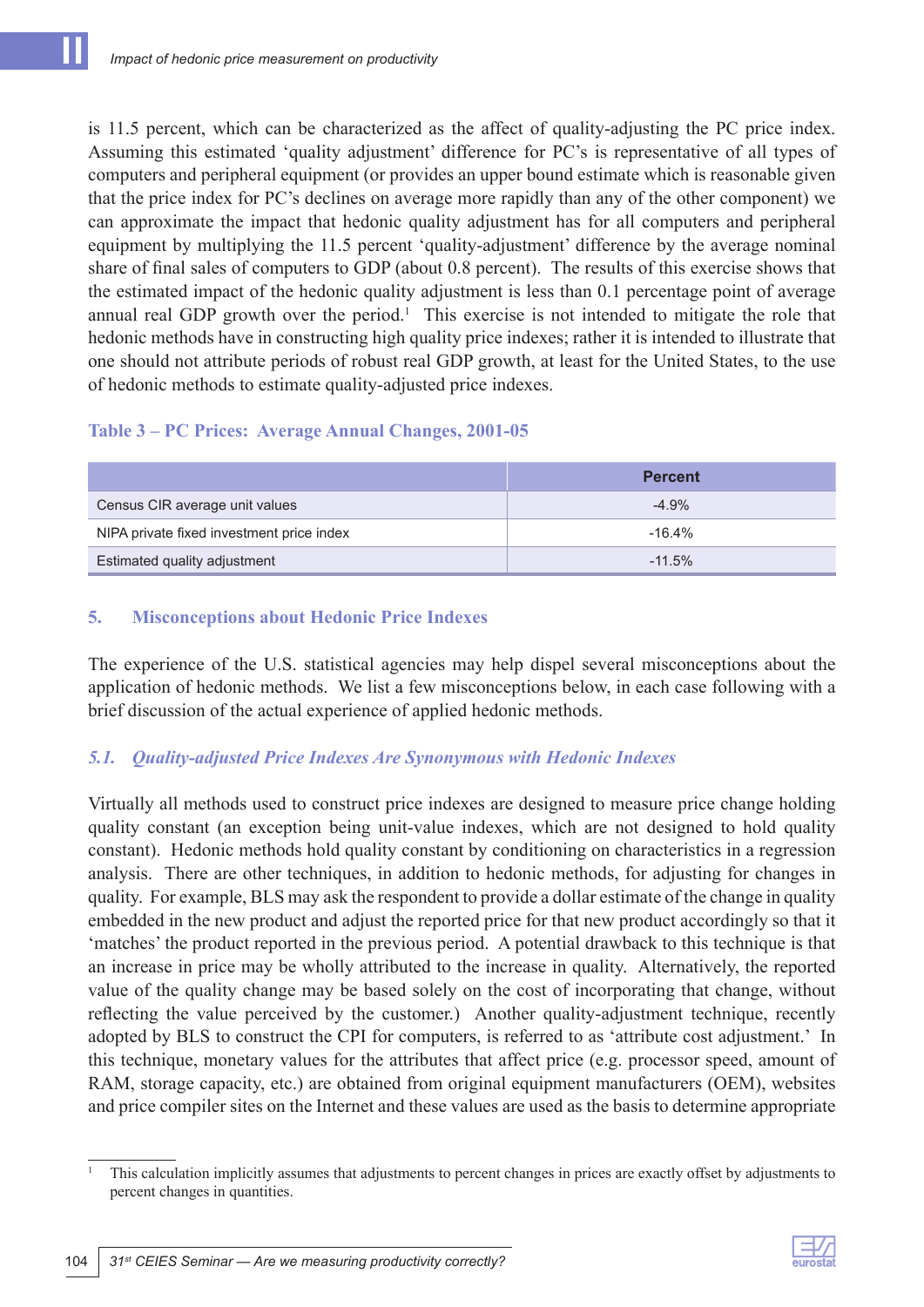quality adjustment amounts.<sup>1</sup> There is evidence that this technique yields results similar to those obtained using hedonic methods. A third technique is to impute a price change for the product that has experienced a change in quality. For this technique to be valid, the statistical agency must develop an imputation strategy that is consistent with the price-setting behavior of the seller. An example of such a strategy is the class-mean imputation method. The class-mean imputation strategy is often used for products where price change is closely associated with periodic introduction of new lines or models (e.g. motor vehicles) and direct quality adjustment is not feasible. With this method, price change is estimated from the price changes of other observations that are going through similar item replacement at the same time and were either quality adjusted directly or were judged directly comparable.<sup>2</sup>

Traditional matched model methods hold quality constant by carefully specifying each variety in the sample and ensuring that exactly the same variety is resampled each period. There can be problems with matched model methods—the samples may be unrepresentative or out of date, the methods used to handle new or disappearing items may be sensitive to unusual price changes that sometimes occur when an item first appears or disappears, or the decisions made by the statistical agency analyst about how to treat the replacement of items in the sample may be faulty. These problems may lead to either upward or downward biases and hedonic methods are important because they can help address some of these problems. Several researchers—for example, Aizcorbe, Corrado and Doms (2003) & (2000)—have observed that matched model methods using good samples with up-to-date weights may give results similar to, or perhaps better than, hedonic methods.

# *5.2. Hedonic Methods Are Opposed to Traditional (Matched Model) Methods*

In fact, most hedonic research at U.S. statistical agencies has led to the opposite conclusion—hedonic research has often led to improvements in sampling methods that have led to better samples, sample replacement strategies, or other improvements in the matched model indexes. The U.S. statistical agencies have found that hedonic analysis is a useful tool, whether used in the background as a guide to application of the matched model methods, or used directly in making quality adjustments for sample items that are being replaced. The articles by Liegey (1993) and Fixler et al. (1999) on the use of hedonics in the CPI for apparel include a number of examples of how hedonic methods can be used in both ways.

# *5.3. Hedonic Methods Always Result in a Lower Rate of Price Change*

Many people think of the rapid decline of the BEA and BLS computer price indexes as representative of hedonic methods. The recently developed hedonic index for LAN equipment of Doms and Furman is another example of an item for which application of hedonic methods led to a much lower rate of price growth. On the other hand, several of the BLS hedonic CPI's have resulted in higher rates of price change—as described above, the hedonic rent indexes were specifically designed to correct for a downward bias. Also, the apparel indexes and, perhaps more surprisingly, videocassette recorders are examples of items for which hedonic methods led to higher rates of price growth.

<sup>&</sup>lt;sup>2</sup> For more information, please see http://www.bls.gov/opub/hom/pdf/homch17.pdf.



<sup>&</sup>lt;sup>1</sup> For more information on how BLS calculates the CPI for computers, please see http://www.bls.gov/cpi/cpifaccomp. htm.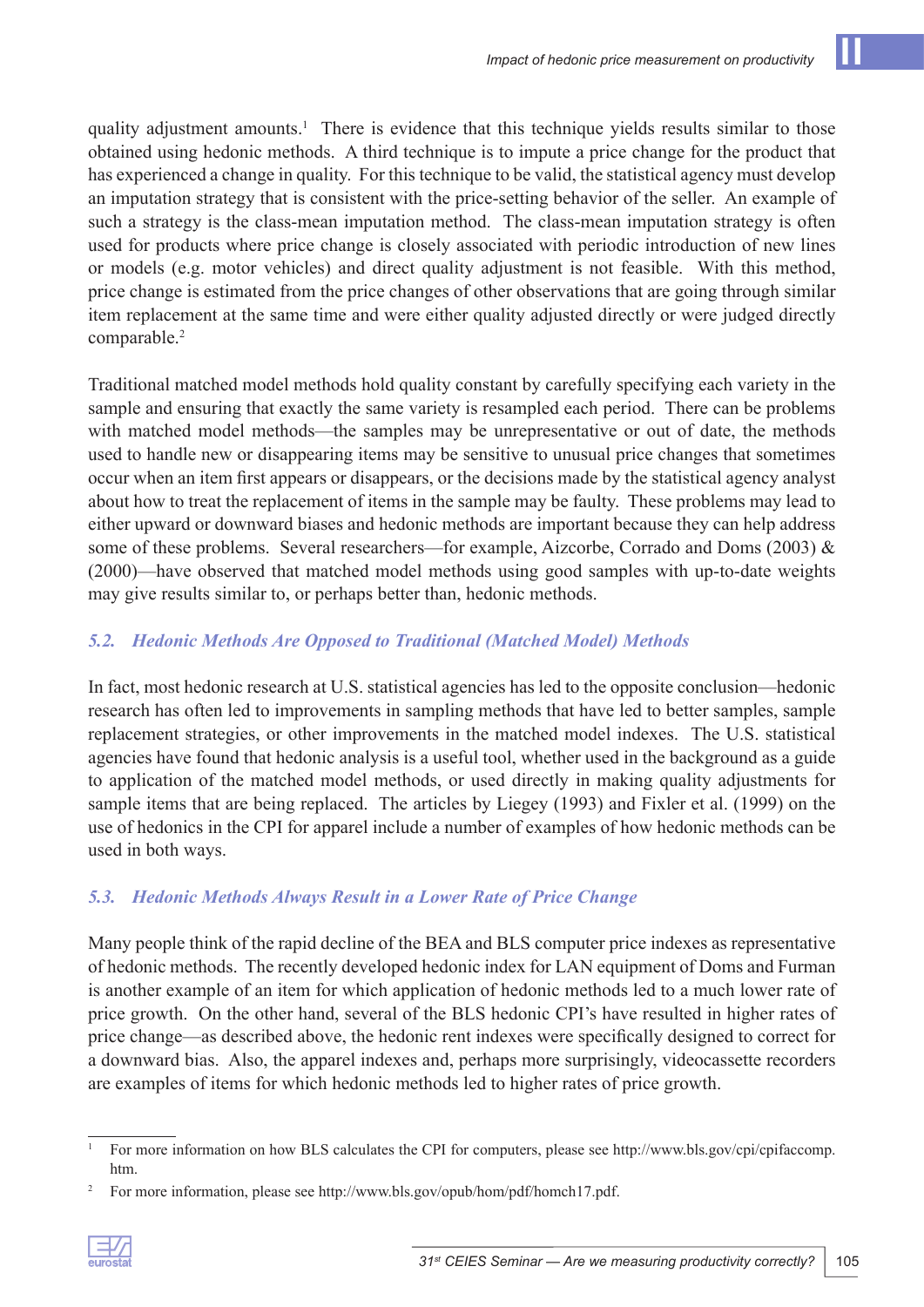### *5.4. Hedonic Methods 'Solve' the Quality Adjustment Problem*

Hedonic regressions are only as good as the data and modeling efforts that go into them. If an important new characteristic has appeared on the market, but is not included in the hedonic regression equation, there is no hope of using the hedonic function to adjust for the improvement in quality. Similarly, just as matched model methods may be biased if samples are out of date or unrepresentative, so also hedonic methods may be biased if estimated using unrepresentative samples. For both hedonic methods and more traditional methods, the statistical agencies must depend on knowledgeable staff who proactively keep track of new products and other market developments.

#### *5.5. Hedonic Methods Are Prohibitively Expensive*

Our experience has been that hedonic methods do require time and effort. Probably the most significant issue is collecting prices and detailed characteristics for a representative sample of models or varieties. We found that for a number of items—for example, televisions and rental housing—the data already collected by the statistical agency were perfectly adequate for hedonic analysis. For other items, special data collection or purchases of secondary data may be required; as Fixler et al. (1999) describe, the BLS CPI program is now employing both of these approaches specifically for use in the estimation of hedonic regressions. The actual regression analysis itself is often straightforward, and with training should be within the capacity of statistical agency staff in many countries.

#### **6. Conclusion**

Accurate price indexes are crucial for preparing accurate estimates of real GDP and corresponding productivity measures. The price index must be representative of the market and control for changes in characteristics and/or quality of these goods. Traditional matched model price indexes are well suited for capturing price change for goods that exhibit little or no quality change over time, however, for products whose characteristics and/or quality are changing rapidly (e.g. ICT goods) or are heterogeneous by nature (e.g. custom software), hedonic methods may be more suitable. Aizcorbe et al. (2000 and 2003) showed that matched model indexes constructed from highly disaggregated, high-frequency data can yield a price index that is remarkably close to a hedonic quality-adjusted price index constructed from the same dataset. However, such abundant datasets are not always readily available and therefore a hedonic price index may be preferable.

The role of hedonic methods in measuring real GDP has certainly been an important one and has grown significantly over the past 25 years. The incorporation of hedonic methods has sometimes led to higher rates of price decline (e.g. computers and semiconductors) than the traditional matched model price index, and has sometimes led to higher rates of price change (e.g. apparel, VCR's and rent). While we are not able to precisely quantify the affect of incorporating improved prices that use hedonic methods, we did approximate the impact that quality-adjusting computer prices (arguably the most prominent hedonic price indexes with the greatest rates of decline) has on measuring real GDP. The results were minimal – on average less than 0.1 percentage point for years 2001-05.

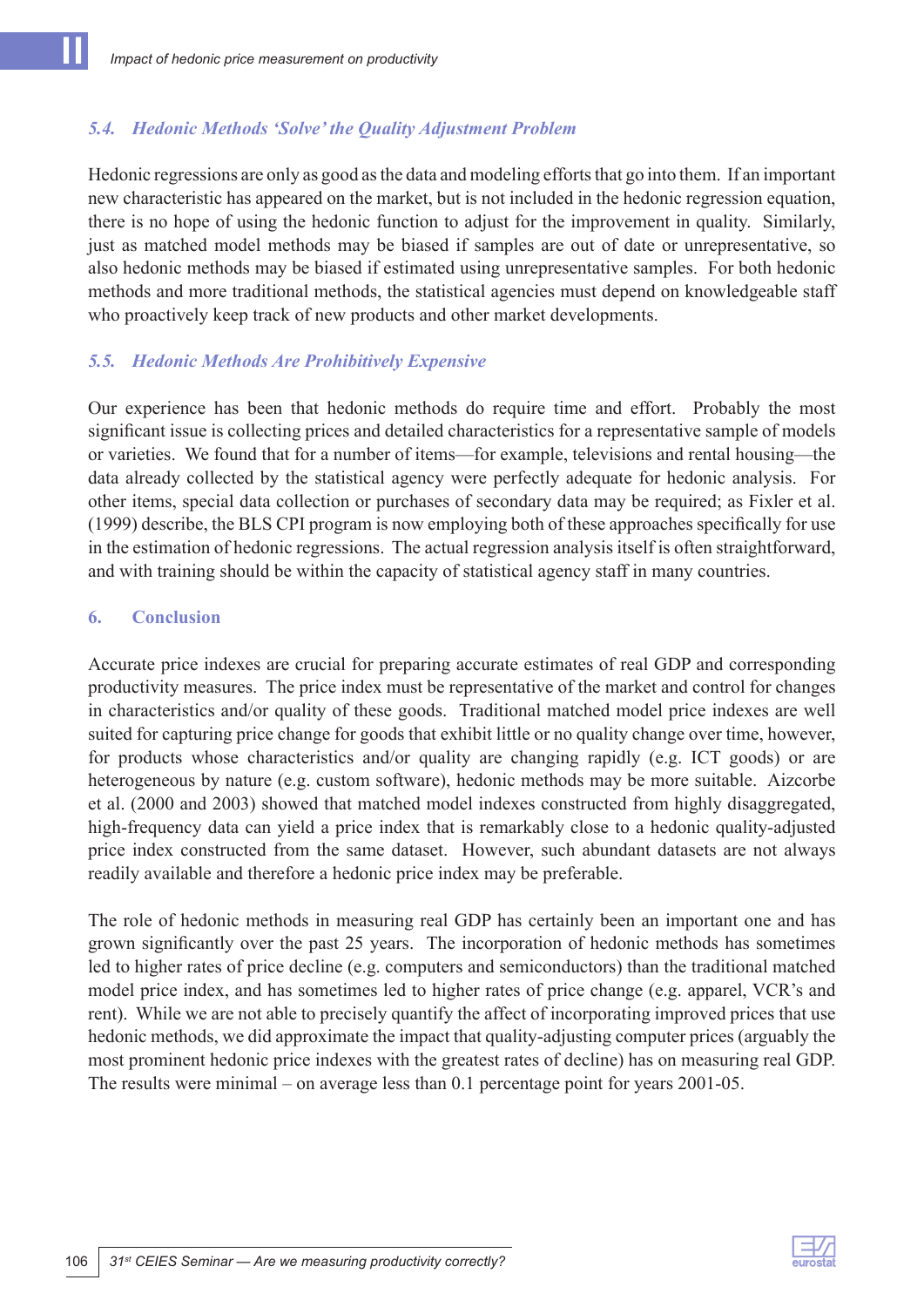#### **References**

Abraham, Katharine G., John S. Greenlees, and Brent R. Moulton. 1998. Working to Improve the Consumer Price Index. *Journal of Economic Perspectives* 12 (Winter): 27-36.

Archibald, Robert B., and William S. Reece. 1979. Partial Subindexes of Input Prices: The Case of Computer Services. *Southern Economic Journal* 46 (October): 528‑40.

Aizcorbe, Ana, Carol Corrado, and Mark Doms. 2000. Constructing Price and Quantity Indexes for High-Technology Goods. Unpublished paper presented at the CRIW-NBER Summer Institute 2000 Workshop on Price, Output, and Productivity Measurement, Cambridge, Mass., July 31. Federal Reserve Board. http://www.nber.org/~confer/2000/si2000/doms.pdf.

2003. When do Matched-Model and Hedonic Techniques Yield Similar Price Measures? Updated version of unpublished paper presented at the CRIW-NBER Summer Institute 2000 Workshop on Price, Output, and Productivity Measurement, Cambridge, Mass., July 31. Federal Reserve Board. http://ideas.repec.org/p/fip/fedfap/2003-14.html.

Aizcorbe, Ana and Yvon Pho. 2005. Differences in Hedonic and Matched-Model Price Indexes: Do the Weights Matter? BEA working paper, WP2005-06. http://www.bea.gov/bea/papers/hedonicprice. pdf

Bartik, Timothy J., and V. Kerry Smith. 1987. Urban Amenities and Public Policy. In *Handbook of Regional and Urban Economics,* ed. E. S. Mills, vol. 2, chap. 31, 505-52. Amsterdam: Elsevier.

Berndt, Ernst R. 1983. Quality Adjustment, Hedonics, and Modern Empirical Demand Analysis. In *Price Level Measurement,* ed. W. E. Diewert and C. Montemarquette. Ottawa: Statistics Canada.

1991. *The Practice of Econometrics: Classic and Contemporary*. Reading, Mass.: Addison-Wesley.

Berndt, Ernst R., Ellen R. Dulberger, and Neal J. Rappaport. 2000. Price and Quality of Desktop and Mobile Personal Computers: A Quarter Century of History. Unpublished paper presented at the CRIW-NBER Summer Institute 2000 Workshop on Price, Output, and Productivity Measurement, Cambridge, Mass., July 31. MIT Sloan School of Management and NBER. http://www.nber.org/ ~confer/2000/si2000/berndt.pdf.

Cartwright, David W. 1986. Improved Deflation of Purchases of Computers. *Survey of Current Business* 66 (March): 7-9.

Cole, Roseanne, Y. C. Chen, Joan A. Barquin-Stolleman, Ellen Dulberger, Nurhan Helvacian, and James H. Hodge. 1986. Quality-Adjusted Price Indexes for Computer Processors and Selected Peripheral Equipment. *Survey of Current Business* 66 (January): 41-50.

Court, A.T. 1939. Hedonic Price Indexes with Automotive Examples. In *The Dynamics of Automobile Demand*, General Motors Corporation, 99-117. New York.

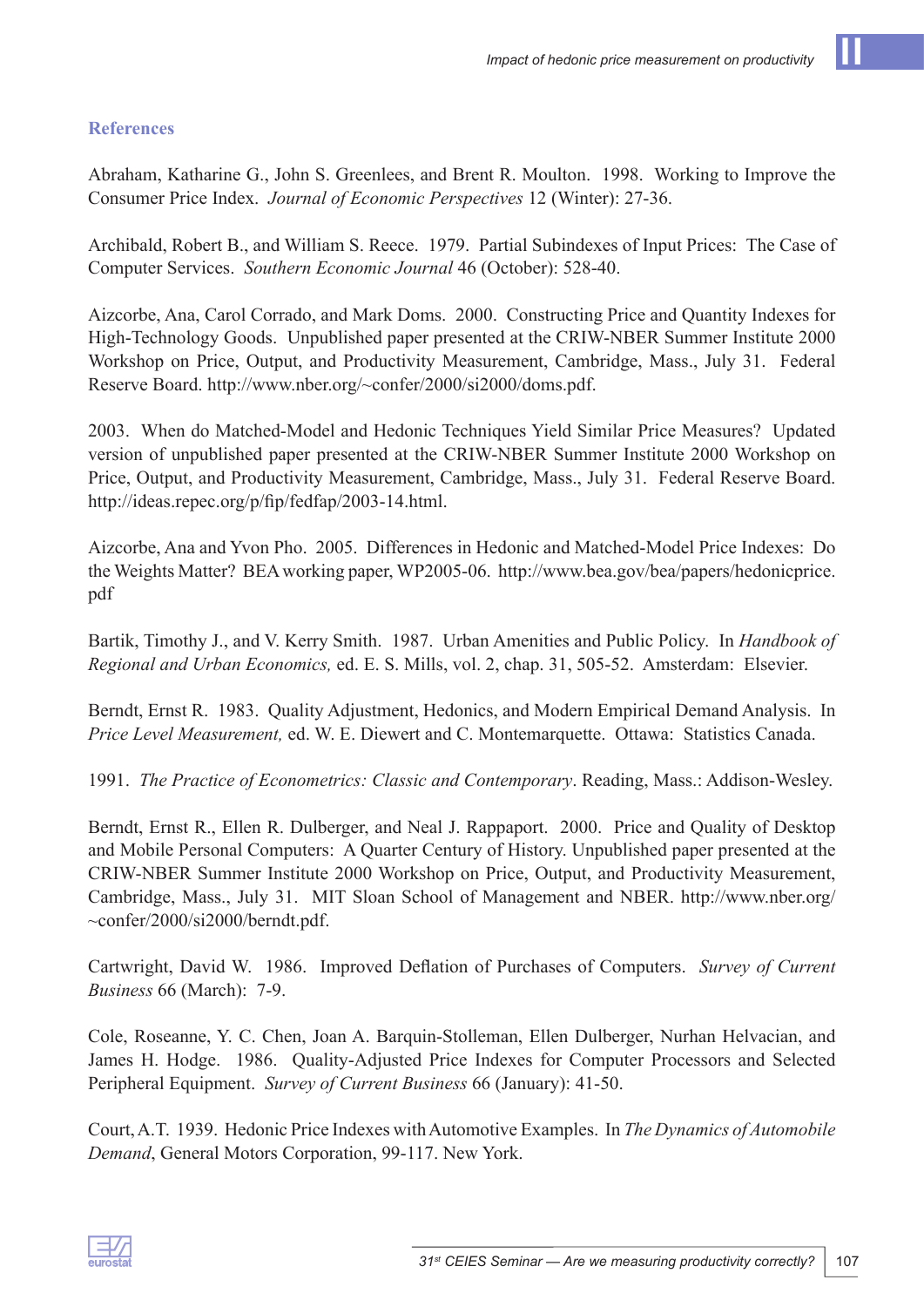Corrado, Carol. 2001. Industrial Production and Capacity Utilization: The 2000 Annual Revision. Federal Reserve Bulletin 87 (March): 132-48.

de Leeuw, Frank. 1993. A Price Index for New Multifamily Housing. *Survey of Current Business* 73 (February): 33-42.

Doms, Mark, and Christopher Forman. 2001. Prices for LAN Equipment: A Hedonic Analysis of Routers and Switches. Unpublished paper presented at Workshop on Communications Output And Productivity, Brookings Institution, February 23. Federal Reserve Board. http://www.brook.edu/es/ research/projects/productivity/workshops/20010223/06\_doms.pdf.

Feenstra Robert C. 1995. Exact Hedonic Price Indexes. *Review of Economics and Statistics* 77: 634-54.

Fixler, Dennis, Charles Fortuna, John Greenlees, and Walter Lane. 1999. The Use of Hedonic Regressions to Handle Quality Change: The Experience in the U.S. CPI. Paper presented at the fifth meeting of the International Working Group on Price Indices, Reykjavik, Iceland, August. Bureau of Labor Statistics. http://www.statice.is/ottawa/bls.pdf.

Fixler, Dennis, and Zieschang, Kimberly. 1992. Incorporating Ancillary Measures of Processes and Quality Change into a Superlative Productivity Index. *Journal of Productivity Analysis* 2: 245-267.

Gillingham, Robert F. 1975. Place-to-Place Rent Comparisons. *Annals of Economics and Social Measurement* 4: 153-173.

Goldfarb, Scott, Roger Heller, Alan White, and Jason Abel, 2006. Price Indexes for Custom and Own-Account Software. Unpublished paper presented at the CRIW-NBER Summer Institute 2006 Workshop on Price, Output, and Productivity Measurement, Cambridge, Mass., July 17-19, 2006. http://www.nber.org/confer/2006/si2006/prcr/goldfarb.pdf.

Griliches, Zvi. 1961. Hedonic Price Indexes for Automobiles: An Econometric Analysis of Quality Change. In *The Price Statistics of the Federal Government*, 173-96. NBER Staff Report no. 3, General Series, no. 73. New York: NBER.

ed. 1971. *Price Indexes and Quality Change.* Cambridge, Mass.: Harvard University Press.

1990. Hedonic Price Indexes and the Measurement of Capital and Productivity: Some Historical Reflections. In *Fifty Years of Economic Measurement: The Jubilee of the Conference on Research in Income and Wealth,* ed. Ernst R. Berndt and Jack E. Triplett, 185-202. NBER Studies in Income and Wealth, vol. 54. Chicago: University of Chicago Press.

Grimm, Bruce T. 1996. A Quality-Adjusted Price Indexes for Digital Telephone Switches. Unpublished paper, Bureau of Economic Analysis.

1998. Price Indexes for Selected Semiconductors. *Survey of Current Business* 78 (February): 8-24.

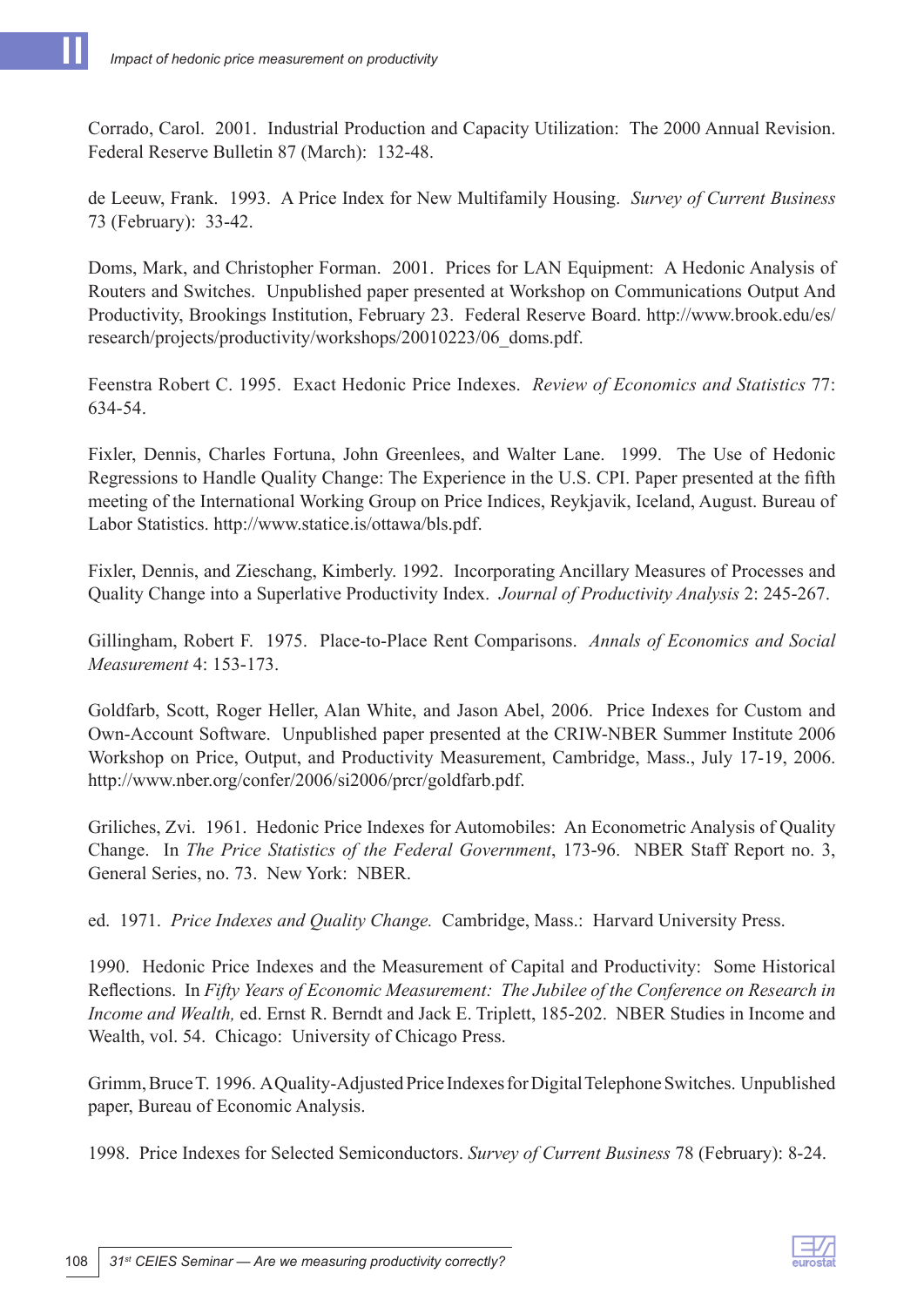Holdway, Michael. 2000. An Alternative Methodology: Valuing Quality Change for Microprocessors in the PPI. Unpublished paper presented at Issues in Measuring Price Change and Consumption Conference, Bureau of Labor Statistics, Washington DC, June 5-8.

No date. Quality-Adjusting Computer Prices in the Producer Price Index: An Overview. Bureau of Labor Statistics. http://www.bls.gov/ppicomqa.htm.

Kokoski, Mary, Keith Waehrer, and Patricia Rozaklis. 2001. Using Hedonic Methods for Quality Adjustment in the CPI: The Consumer Audio Products Component. Unpublished BLS working paper 344, Bureau of Labor Statistics. http://www.bls.gov/ore/pdf/ec010120.pdf.

Landefeld, J. Steven, and Bruce T. Grimm. 2000. A Note on the Impact of Hedonics and Computers on Real GDP. *Survey of Current Business* 80 (December): 17-22.

Lane, Walter F., William C. Randolph, and Stephen A. Berenson. 1988. Adjusting the CPI shelter index to compensate for the effect of depreciation. *Monthly Labor Review* 111 (October): 34-37.

Liegey, Paul R. 1993. Adjusting Apparel Indexes in the Consumer Price Index for Quality Differences. In *Price Measurements and Their Uses*, ed. M. F. Foss, M. E. Manser, and A. H. Young, 209-26. NBER Studies in Income and Wealth, vol. 57. Chicago: University of Chicago Press.

1994. Apparel Price Indexes: Effects of Hedonic Adjustment. *Monthly Labor Review* 117 (May): 38-45.

Lipsey, Robert E. 1990. Comment. In *Fifty Years of Economic Measurement: The Jubilee of the Conference on Research in Income and Wealth,* ed. Ernst R. Berndt and Jack E. Triplett, 202-05. NBER Studies in Income and Wealth, vol. 54. Chicago: University of Chicago Press.

Moulton, Brent R. 1991. A Bayesian Approach to Regression Selection and Estimation, with Application to a Price Index for Radio Services. *Journal of Econometrics* 49 (July/August): 169- 93.

1996. Bias in the Consumer Price Index: What is the Evidence? *Journal of Economic Perspectives* 10 (Fall): 159-177.

Moulton, Brent R., Timothy J. LaFleur, and Karin E. Moses. 1999. Research on Improved Quality Adjustment in the CPI: The Case of Televisions. In *Proceedings of the Fourth Meeting of the International Working Group on Price Indices*, ed. W. Lane., 77-99. Washington: Bureau of Labor Statistics. http://www.statcan.ca/secure/english/ottawagroup/pdf/18moul98.pdf.

Moulton, Brent R. and Karin E. Moses. 1997. Addressing the Quality Change Issue in the Consumer Price Index. *Brookings Papers on Economic Activity* 1997 (1): 305-366.

Moulton, Brent R., Robert P. Parker, and Eugene P. Seskin. 1999. A Preview of the 1999 Comprehensive Revision of the National Income and Product Accounts: Definitional and Classificational Changes. *Survey of Current Business* 79 (August): 7-20.

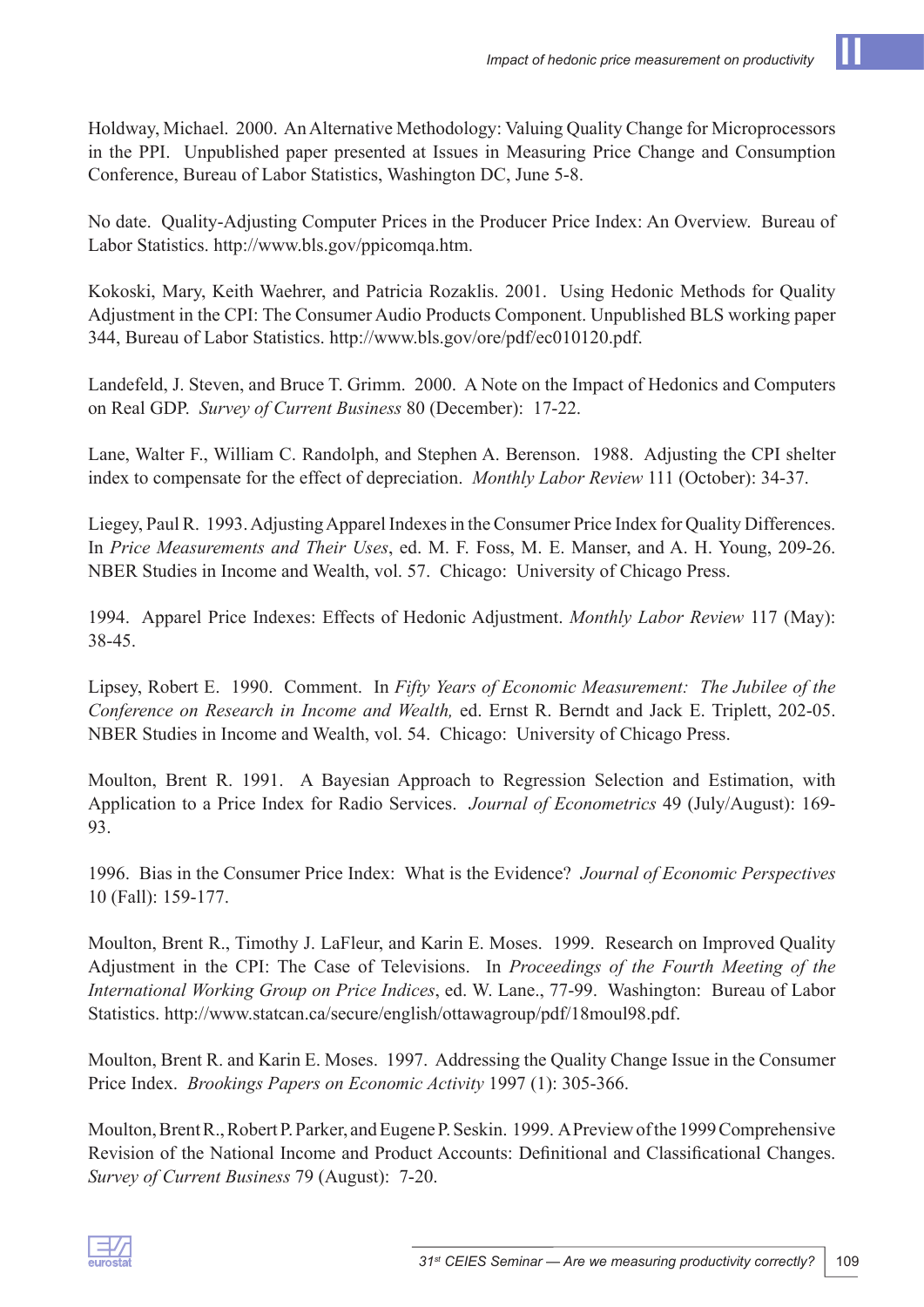Musgrave, John. 1969. The Measurement of Price Changes in Construction. *Journal of the American Statistical Association* 64 (September): 771-86.

Parker, Robert P. and Bruce T. Grimm. 2000. Recognition of Business and Government Expenditures for Software as Investment: Methodology and Quantitative Impacts, 1959-98. Unpublished paper presented at meeting of BEA Advisory Committee, May. http://www.bea.doc.gov/bea/papers/ software.pdf.

Parker, Robert P. and Eugene P. Seskin. 1997. Annual Revision of the National Income and Product Accounts: Annual Estimates, 1993–96, and Quarterly Estimates, 1993:I–1997:I. *Survey of Current Business* 77 (August): 6-35.

Pieper, Paul E. 1990. The Measurement of Construction Prices: Retrospect and Prospect. In *Fifty Years of Economic Measurement: The Jubilee of the Conference on Research in Income and Wealth,* ed. Ernst R. Berndt and Jack E. Triplett, 239-68. NBER Studies in Income and Wealth, vol. 54. Chicago: University of Chicago Press.

Randolph, William C. 1988. Housing Depreciation and Aging Bias in the Consumer Price Index. *Journal of Business & Economic Statistics* 6 (July): 359-371.

Silver, Mick, and Saeed Heravi. 2000. The Measurement of Quality-Adjusted Price Changes. Unpublished paper presented at the Conference on Research in Income and Wealth, September. Cardiff University.

Sinclair, James, and Brian Catron. 1990. An Experimental Price Index for the Computer Industry. *Monthly Labor Review* (October): 16-24.

Stewart, Kenneth J., and Stephen B. Reed. 1999. Consumer Price Index Research Series Using Current Methods, 1978-1998. *Monthly Labor Review* 122 (June): 29-38.

Stigler, George J. 1955. The Nature and Role of Originality in Scientific Progress. *Economica* 22 (November): 293-302.

Stone, Richard. 1954. *The Measurement of Consumer Behaviour and Expenditure in the United Kingdom,1920 – 1938, Vol.1,* Studies in the National Income and Expenditure of the United Kingdom (assisted by D. R. Rowe, W. J. Corlett, R. Hurstfield, and M. Potter), Cambridge: University Press.

1956. *Quantity and Price Indexes in National Accounts.* Paris: Organisation for European Economic Cooperation.

Triplett, Jack E. 1975. The Measurement of Inflation: A Survey of Research on the Accuracy of Price Indexes. In *Analysis of Inflation,* ed. Paul H. Earl, 19-82.

1986. The Economic Interpretation of Hedonic Methods. *Survey of Current Business* 66 (January): 36-40.

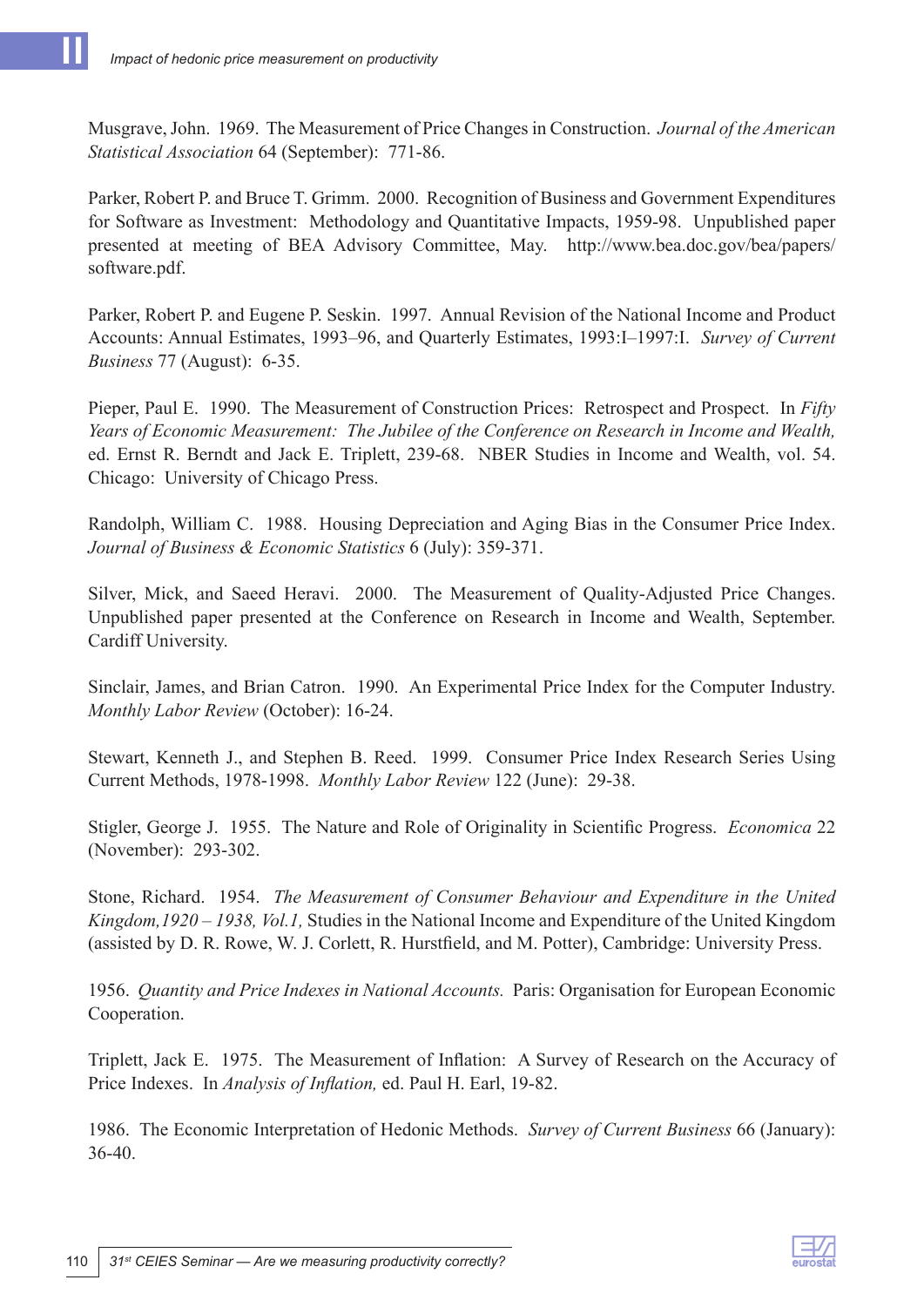1990. Hedonic Methods in Statistical Agency Environments: An Intellectual Biopsy. In *Fifty Years of Economic Measurement: The Jubilee of the Conference on Research in Income and Wealth,* ed. Ernst R. Berndt and Jack E. Triplett, 207-33. NBER Studies in Income and Wealth, vol. 54. Chicago: University of Chicago Press.

2000. Handbook on Quality Adjustment of Price Indexes for Information and Communication Technology Products (draft). Organisation for Economic Cooperation and Development.

Triplett, Jack E. and Richard J. McDonald. 1977. Assessing the Quality Error in Output Measures: The Case of Refrigerators.' *Review of Income and Wealth* 23 (June): 137-56.

U.S. Department of Commerce, Bureau of Economic Analysis, National Income and Wealth Division, Investment Branch. 2000. Computer Prices in the National Accounts. (April). Available upon request, email *David.Wasshausen@bea.gov.*

U.S. Senate, Committee on Finance. 1996. *Final Report of the Advisory Commission to Study the Consumer Price Index*. S. Prt. 104-72, December, Washington: U.S. Government Printing Office.

Waugh, F.W. 1928. Quality Factors Influencing Vegetable Prices. *Journal of Farm Economics* 10 (2): 185-196.

Wasshausen, David. 2003. 2003 Comprehensive Revision of the NIPAs: Quality Adjusted Price Index for Photocopying Equipment. Internal office memorandum. Available upon request, email David.Wasshausen@bea.gov.